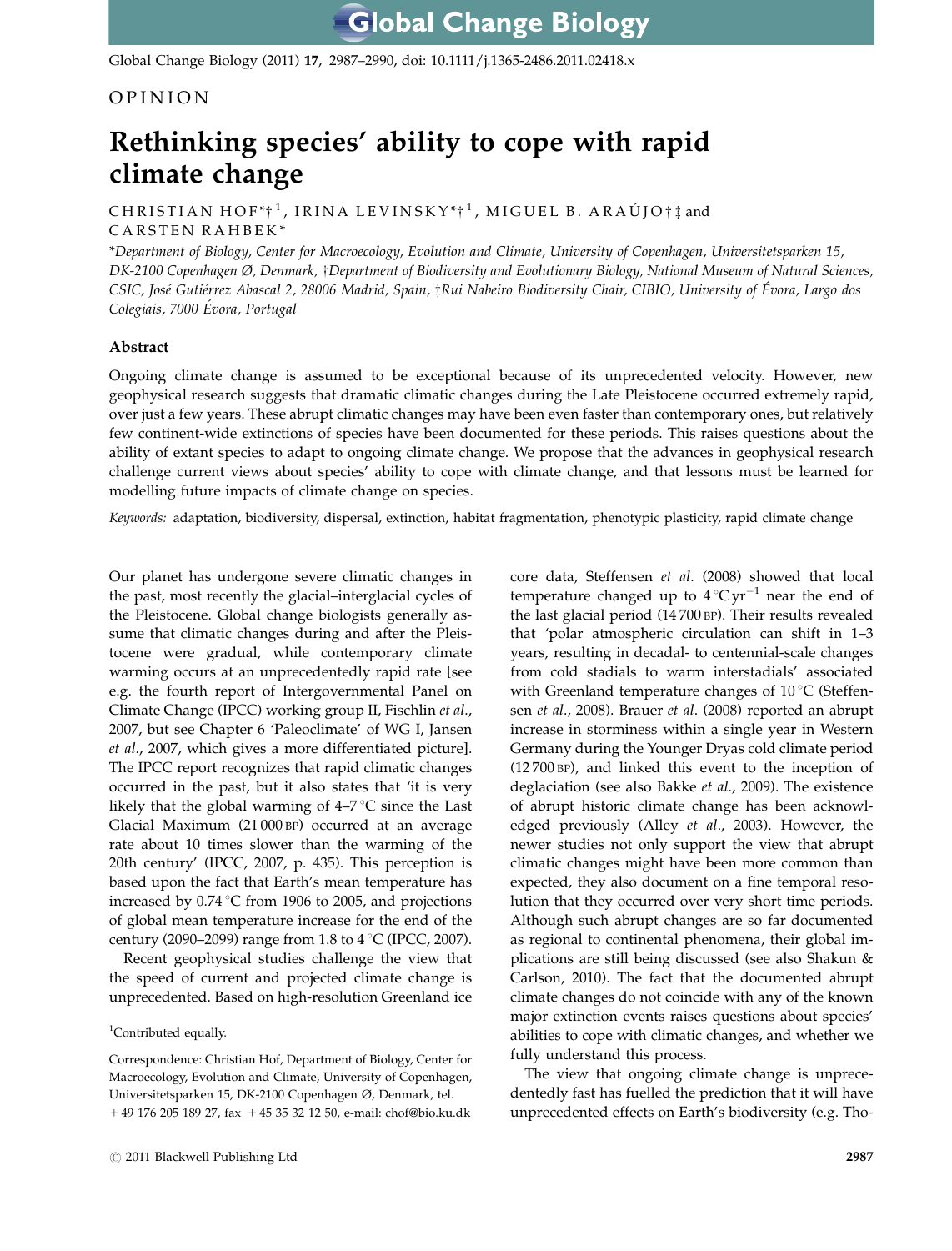mas et al., 2004; Pereira et al., 2010). In this context, it is worth noting that the rapid climate changes in the Quaternary period (spanning approximately 2.5 million years to the present) did not cause a noticeable level of broad-scale, continent-wide extinctions of species; instead, it appeared to primarily affect a few specific groups, mainly large mammals (Koch & Barnosky, 2006) and European trees (Svenning, 2003). This taxonomically biased extinction might partly be due to the fact that not all groups are equally represented in the fossil record; for instance, detailed data on Quaternary extinctions is vastly lacking for herbaceous plants and many invertebrate groups. Nevertheless, overall it appears evident that relatively few taxa became extinct during the Quaternary (Botkin et al., 2007). Further, and more importantly, the vast majority of extant species in, e.g., Europe and North America, which are now exposed to contemporary rapid climate change, have been exposed to the last glacial cycles of the Pleistocene, and thus have coped successfully with the abrupt climatic changes of the past.

In simplified terms, responses of species to climate change may be synthesized as evolutionary adaptation, dispersal and extinction (Holt, 1990; Parmesan, 2006), supplemented by behavioural, physiological and anatomical variability within and among individuals and populations. When modelling the effects of climate change on species distributions, the prevailing consensus is that current climate change simply outpaces microevolutionary processes. So, there is no time for evolutionary adaptation (Jump & Peñuelas, 2005). Dispersal, on the other hand, has been identified as widespread response of species to recent climate change, usually via range shifts from lower to higher latitudes and altitudes (Parmesan & Yohe, 2003); it is also regarded as the main response of species to past climatic changes. However, in light of abrupt climatic changes of the past, we need to move beyond modelling approaches where dispersal across large distances is regarded as the only predominant strategy for species to successfully cope with changing climate (Fig. 1a). By the same token, microevolutionary adaptations comprising small-scale changes in genetic diversity in a population over a few generations are even more difficult to imagine as a potential response to rapidly changing historical climate regimes.

The fact that extant species did not become extinct as a result of the drastic, rapid climatic changes at the end of the Last Glacial indicates that species may have used strategies other than shifting their geographical distributions or changing their genetic make-up. If abrupt climatic changes were, by en large, a continent-wide phenomenon, one possibility is that adaptation might have been a consequence of phenotypic variability in

the populations. In other words, intraspecific variation in physiological, phenological, behavioural or morphological traits may have allowed species to cope with rapid climatic changes within their range (Davis  $\&$ Shaw, 2001; Nussey et al., 2005; Skelly et al., 2007). This phenotypic variability is based on the preexisting genetic variation within and among different populations, which is an important prerequisite for adaptive responses. Furthermore, the phenotypic plasticity of individuals, e.g., in their behaviour or anatomy, may also enable organisms to respond successfully to environmental changes. As both intraspecific phenotypic variability and individual phenotypic plasticity may allow for rapid adaptation without actual microevolutionary changes, they may have been important strategies for species to cope with rapid climatic changes of the past. In addition, retreats to nearby pockets of suitable microclimates (Fig. 1b and c), permitting species to endure adverse climatic conditions, could have played a role for various taxa and regions (Willis et al., 2000; Scherrer & Körner, 2010). These pockets may have been located within species' ranges, especially for species with wider distributions, or may have been reached by small-scale dispersal events – presumably over much shorter distances than those implied by range shifts. These potential strategies to cope with rapid climate change are not necessarily independent, but may have complemented each other. In any case, no matter which strategy was most important, the fact of interest is that extant species have coped successfully with the extremely rapid climatic changes of the Late Quaternary.

These novel perspectives on species' responses to past climate change may challenge our perception of how species will respond to current and future climatic changes. Currently, the perception prevails that the vast majority of species will heavily struggle under the burden of current and future climate change (Thomas et al., 2004). The reports on extremely rapid climatic changes in the Late Quaternary may give rise to the question of whether high estimates of extinction risk due to current and future climate change are inflated. One might be tempted to jump to the conclusion that most species would be able to respond successfully by either of the aforementioned suggested strategies. However, such a conclusion is ill-founded because current and projected future climatic changes are not the only threats that species have to cope with today.

The ability of species to survive rapid climate change is different today than it was in the past, with current landscapes and ecosystems being severely modified by humans (Sala et al., 2000). These modifications include land-use change and concomitant habitat destruction, degradation and fragmentation at large spatial scales. In fact, habitat destruction and fragmentation, not climate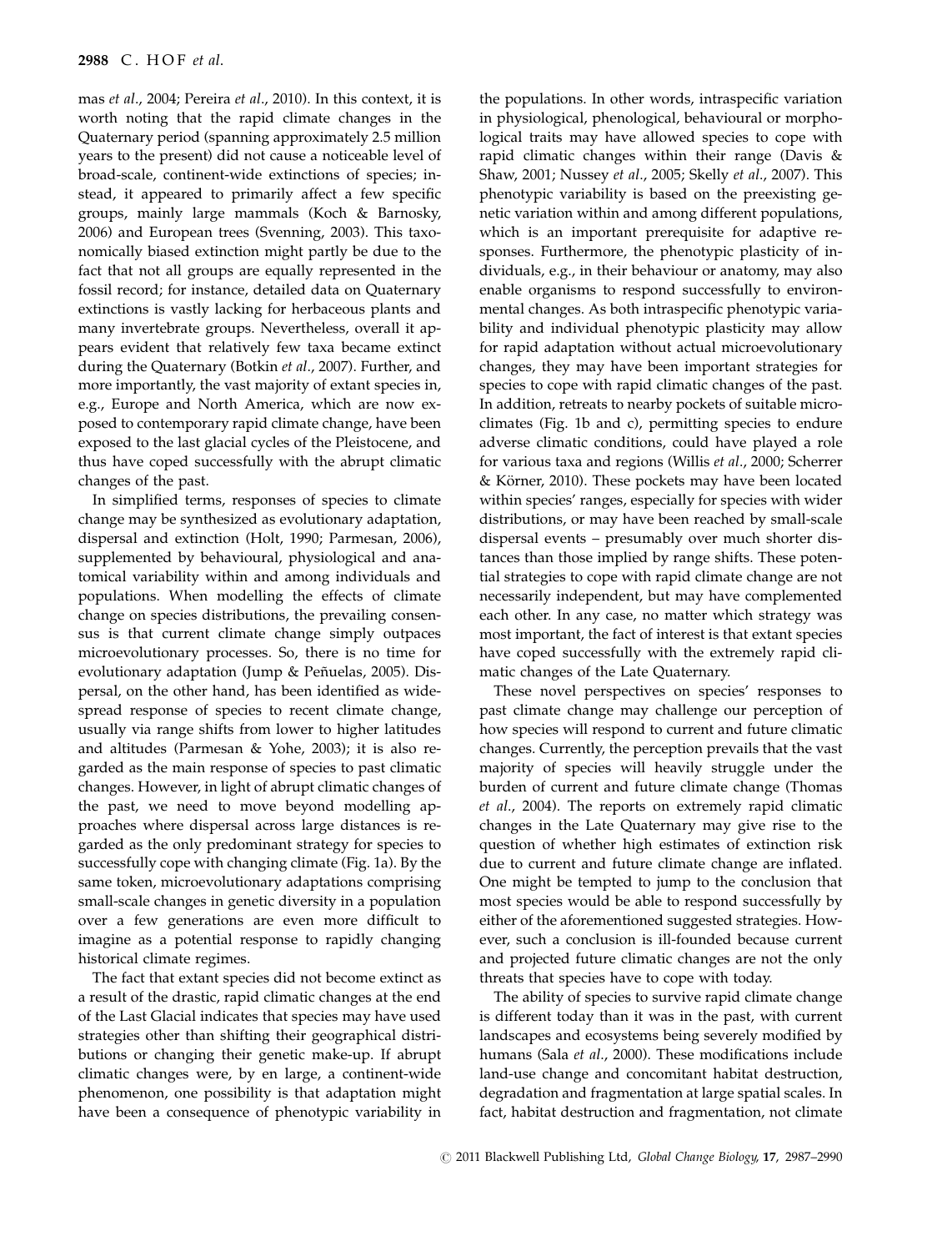

Fig. 1 Schematic illustration of potential changes in ranges of species as a result of climatic changes. Grey areas indicate suitable habitat for species occurrence, whole circles represent the distribution of a species and dashed circles its distribution in the previous time step. (a)–(c) illustrate a pristine world before human impact on habitat continuity and (d)–(f) a world where habitats are modified by humans (note that in these scenarios adaptation of species to climate change is not considered important for the persistence of the species). In (a), species are assumed to track in distribution gradual changes in climate. In (b), climatic changes are assumed to be extremely rapid and species may survive by enduring in small areas of suitable microclimates within the current ranges and expand when suitable climatic conditions return. In (c), species are also assumed to endure in small areas of suitable microclimates within the current ranges, but this time followed by subsequent tracking of suitable climate conditions. (d)–(f) correspond to (a)–(c), but illustrate a world of habitat destruction and fragmentation, where the area containing suitable microclimatic conditions is smaller, which reduces the probability of endurance (central panel), as well as the probability of successful range shifts (right-hand panel).

change per se, are usually identified as the most severe threat to biodiversity (Pimm & Raven, 2000; Stuart et al., 2004; Schipper et al., 2008). But beyond affecting species directly, land-use changes have a marked impact on the ability of species to deal with climate change (see e.g. Travis, 2003), and climate change enhances the negative impact of habitat and landscape changes.

Habitat destruction and fragmentation may reduce the possibilities of species to survive climate change in suitable microclimatic pockets. Smaller and fewer habi-

tat patches contain, by definition, fewer microclimatic areas suitable for the endurance of species during climatic changes (Fig. 1d–f). Additionally, smaller habitat patches sustain smaller populations, which show lower genetic and phenotypic variability (Jump & Peñuelas,  $2005$ ) – a prerequisite for rapid adaptive responses. Even pristine landscapes are geographically heterogeneous (see Fig. 1a–c for a schematic illustration) so phenotypic and the underlying genotypic variability are not evenly distributed in space. Consequently, even